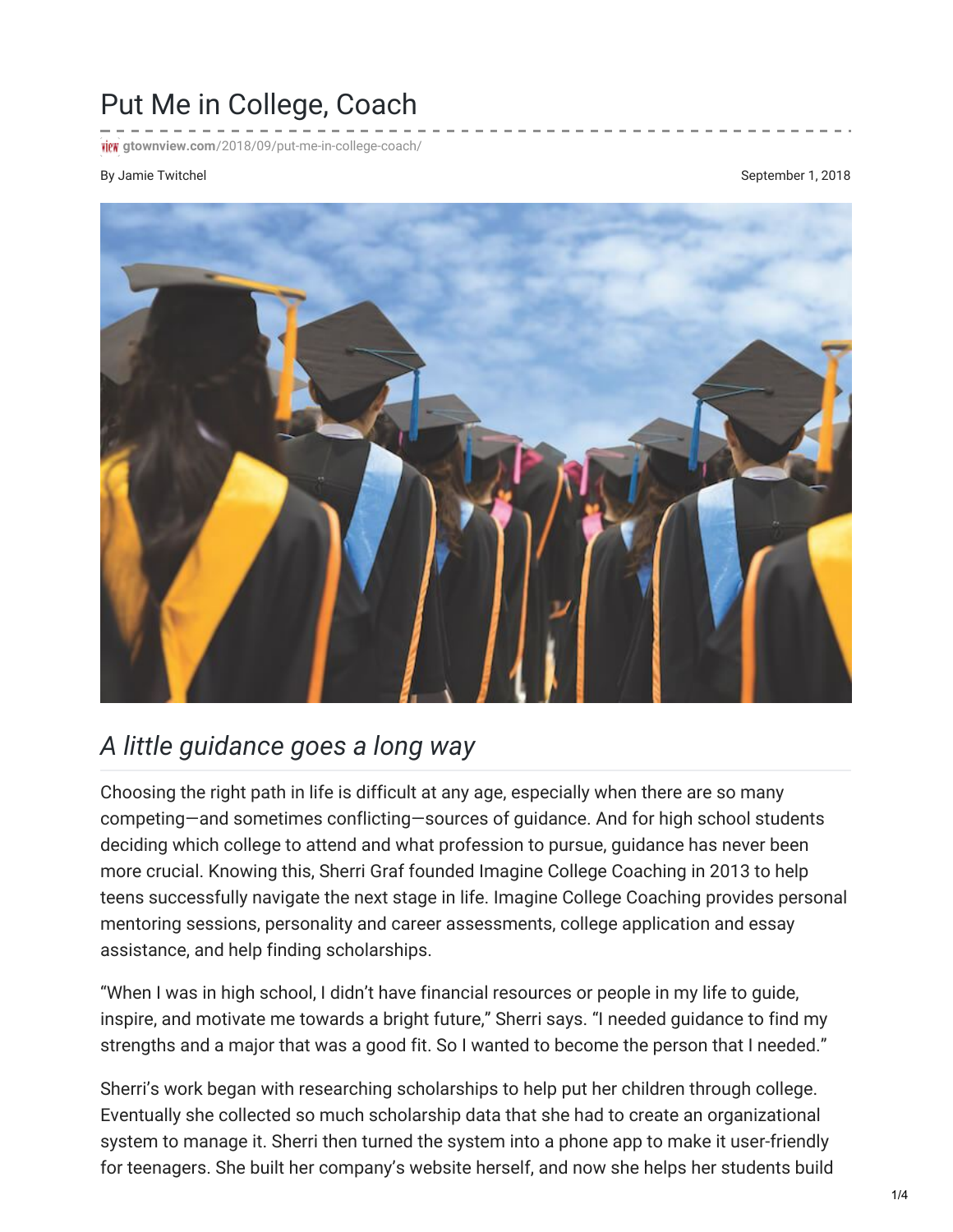their own websites. "It's a living resume—a resume full of hyperlinks—to market themselves to admissions counselors and to display their community service record and their activities," Sherri advises.

Students often have their own ideas about where they want to go and want they want to do, which is something Sherri encourages. "Once they tell me what they want, if I can see that desire in their eyes and hear it in their voice," she says, "then my goal is to help them get there."

Yet sometimes, what students say they want conflicts with what their assessment test results —and parents—say. In that case, Sherri aims to bridge the gaps and resolve the conflicts. She becomes the students' middle man, buddy, mentor, and fan. "I go to their sports events, check on them, interact with them, and push them when deadlines approach," she says. "The better I know the students, their personalities, and their tendencies, the better I do at recommending schools and alternative paths for them."

To have a chance at getting into a desired college, Sherri says, it's important that students start the process early and get guidance from someone knowledgeable. Students must find their "wow factor" to be competitive and stand out from the crowd. She knows this because she's spoken with admissions counselors and made connections at universities in the United States and Europe. She's visited hundreds of schools, visited dorms, and eaten in cafeterias. Having learned what's expected of college students these days, she's sure the college admissions process has never been more competitive.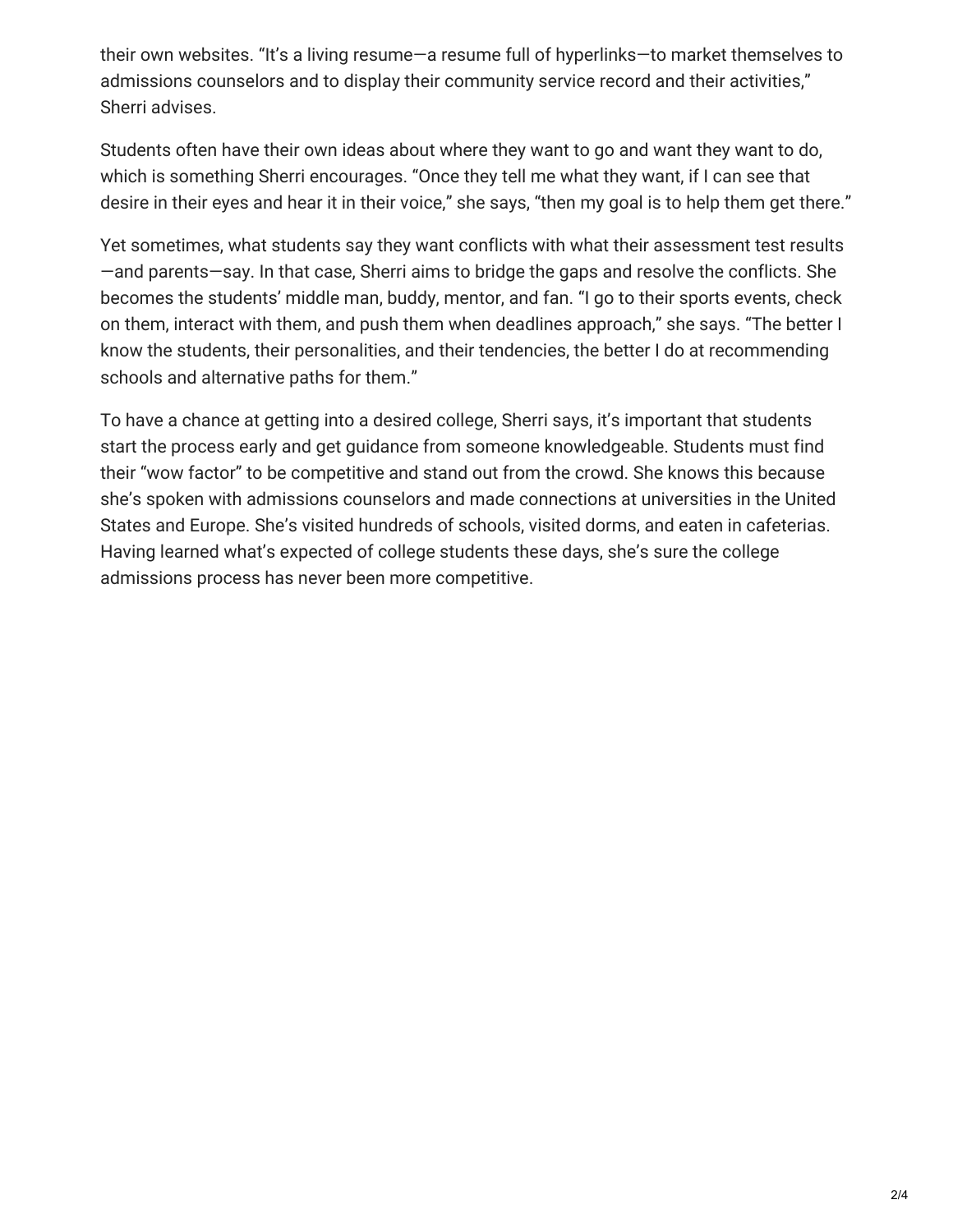

Sherri and her team of consultants each work with 10 to 15 students per year, although some consultants are exploring group conference calls to accommodate the growing demand for their services from both high school and college students. College students receive help with staying on study schedules, obtaining mentors, creating a LinkedIn profile, and finding internships and jobs.

Sherri says some clients call her a modern Emily Post because she teaches her students professional etiquette—behaviors like maintaining eye contact, having a strong handshake, building relationships and networking, writing thank you notes, and being respectful. These are important skills that she believes will set her students up for success in life.